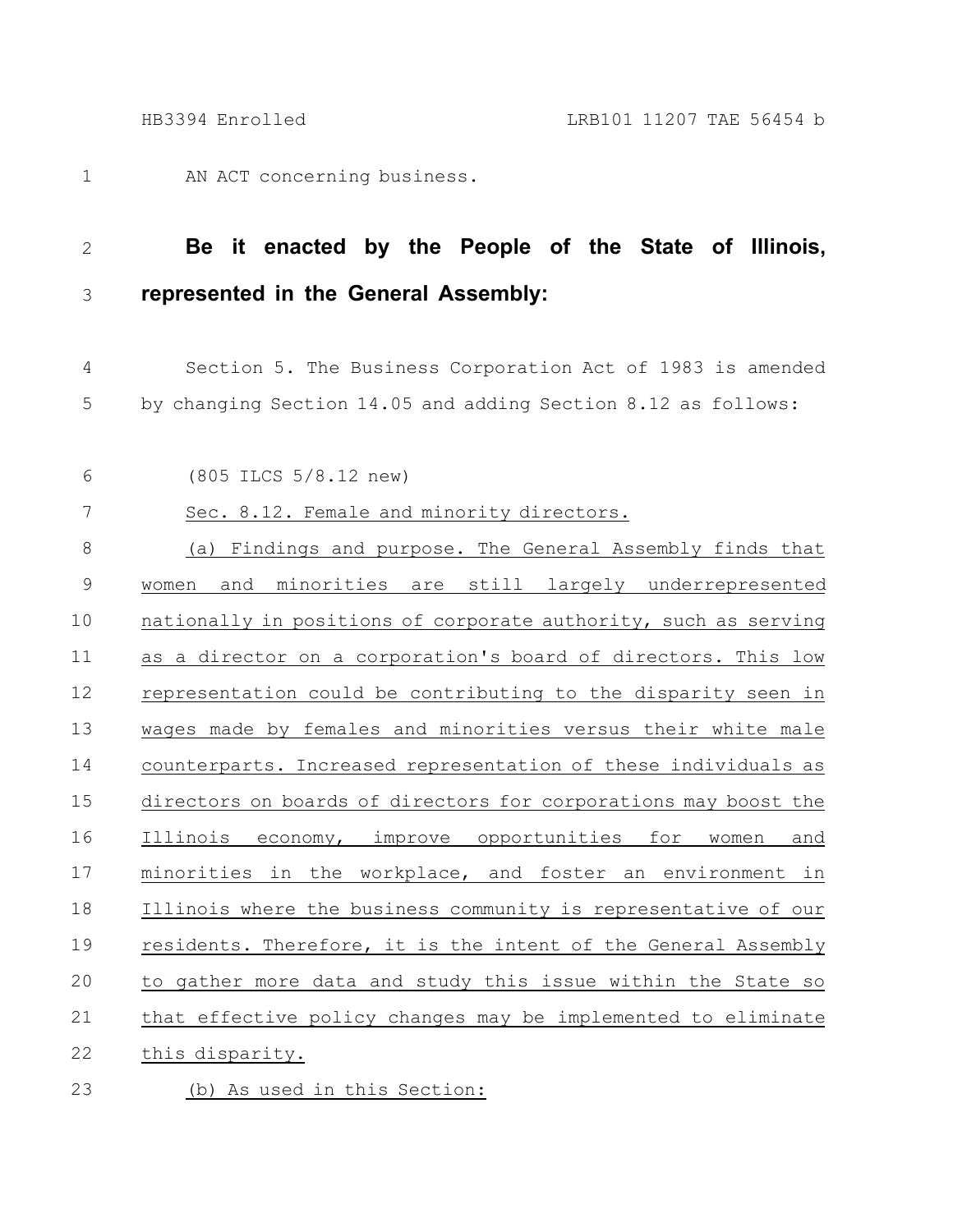HB3394 Enrolled - 2 - LRB101 11207 TAE 56454 b

| $\mathbf 1$   | "Annual report" means the report submitted annually to the      |
|---------------|-----------------------------------------------------------------|
| $\mathbf{2}$  | Secretary of State pursuant to this Act.                        |
| 3             | "Female" means a person who is a citizen or lawful              |
| 4             | permanent resident of the United States and who self-identifies |
| 5             | as a woman, without regard to the individual's designated sex   |
| 6             | at birth.                                                       |
| 7             | "Minority person" means a person who is a citizen or lawful     |
| $\,8\,$       | permanent resident of the United States and who is any of the   |
| $\mathcal{G}$ | following races or ethnicities:                                 |
| 10            | (1) American Indian or Alaska Native (a person having           |
| 11            | origins in any of the original peoples of North and South       |
| 12            | America, including Central America, and who maintains           |
| 13            | tribal affiliation or community attachment).                    |
| 14            | Asian (a person having origins in any of the<br>(2)             |
| 15            | original peoples of the Far East, Southeast Asia, or the        |
| 16            | Indian subcontinent, including, but not limited to,             |
| 17            | Cambodia, China, India, Japan, Korea, Malaysia, Pakistan,       |
| 18            | the Philippine Islands, Thailand, and Vietnam).                 |
| 19            | (3) Black or African American (a person having origins          |
| 20            | in any of the black racial groups of Africa). Terms such as     |
| 21            | "Haitian" or "Negro" can be used in addition to "Black" or      |
| 22            | "African American".                                             |
| 23            | (4) Hispanic or Latino (a person of Cuban, Mexican,             |
| 24            | Puerto Rican, South or Central American, or other Spanish       |
| 25            | culture or origin, regardless of race).                         |
| 26            | (5) Native Hawaiian or Other Pacific Islander (a person         |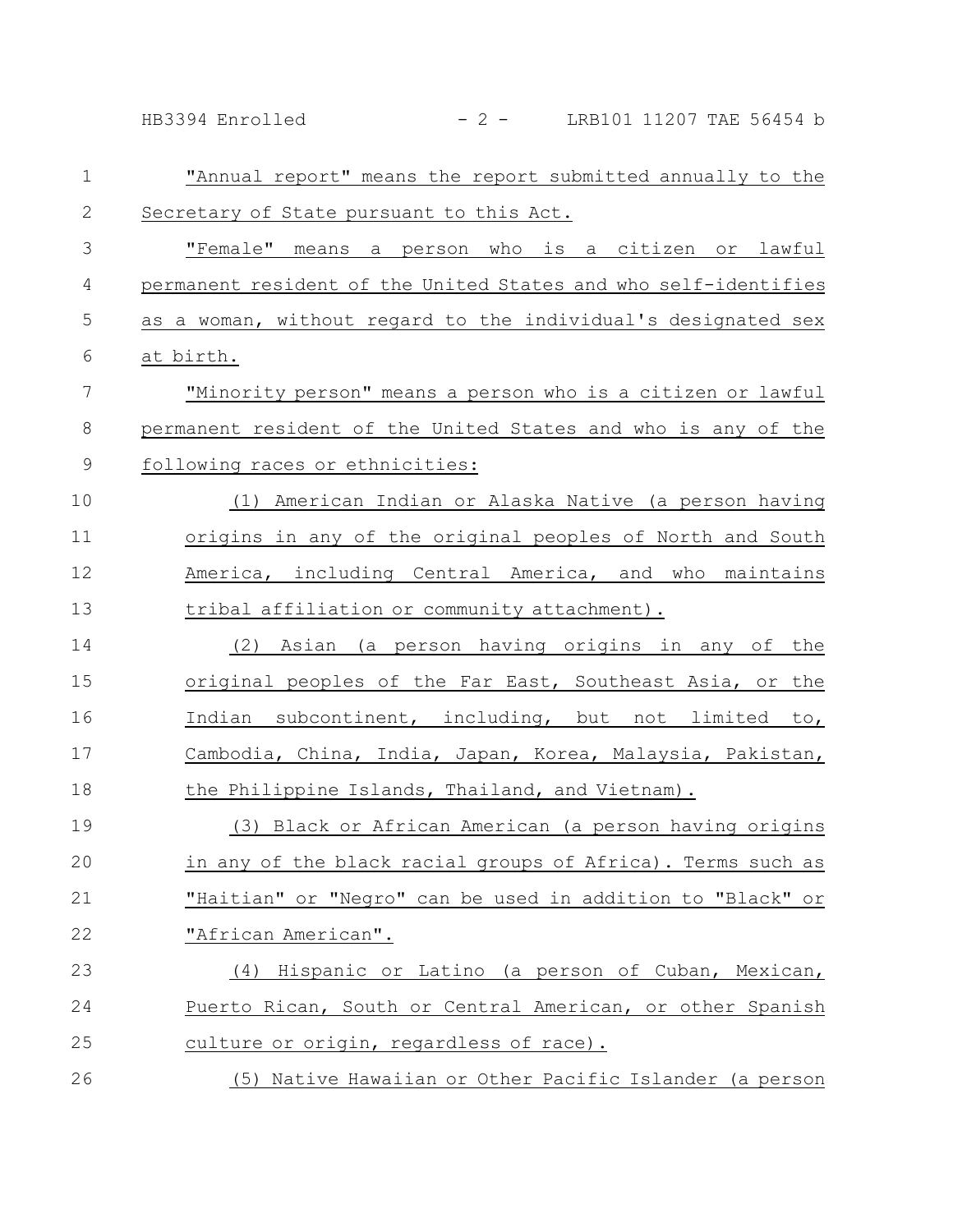HB3394 Enrolled - 3 - LRB101 11207 TAE 56454 b

| $\mathbf 1$  | having origins in any of the original peoples of Hawaii,       |
|--------------|----------------------------------------------------------------|
| $\mathbf{2}$ | Guam, Samoa, or other Pacific Islands).                        |
| 3            | (6) "Publicly held domestic or foreign corporation"            |
| 4            | means a corporation with outstanding shares listed on a        |
| 5            | major United States stock exchange.                            |
| 6            | Reporting to the Secretary of State. As<br>(C)<br>soon<br>as   |
| 7            | practical after the effective date of this amendatory Act of   |
| 8            | the 101st General Assembly, but no later than January 1, 2021, |
| 9            | the following information shall be provided in a corporation's |
| 10           | annual report submitted to the Secretary of State under this   |
| 11           | Act and made available by the Secretary of State to the public |
| 12           | online as it is received:                                      |
| 13           | (1) Whether the corporation is a publicly held domestic        |
| 14           | or foreign corporation with its principal executive office     |
| 15           | located in Illinois.                                           |
| 16           | Where the corporation is a publicly held domestic<br>(2)       |
| 17           | or foreign corporation with its principal executive office     |
| 18           | located in Illinois, data on specific qualifications,          |
| 19           | skills, and experience that the corporation considers for      |
| 20           | its board of directors, nominees for the board of              |
| 21           | directors, and executive officers.                             |
| 22           | (3) Where the corporation is a publicly held domestic          |
| 23           | or foreign corporation with its principal executive office     |
| 24           | located in Illinois, the self-identified gender of each        |
| 25           | member of its board of directors.                              |
| 26           | (4) Where the corporation is a publicly held domestic          |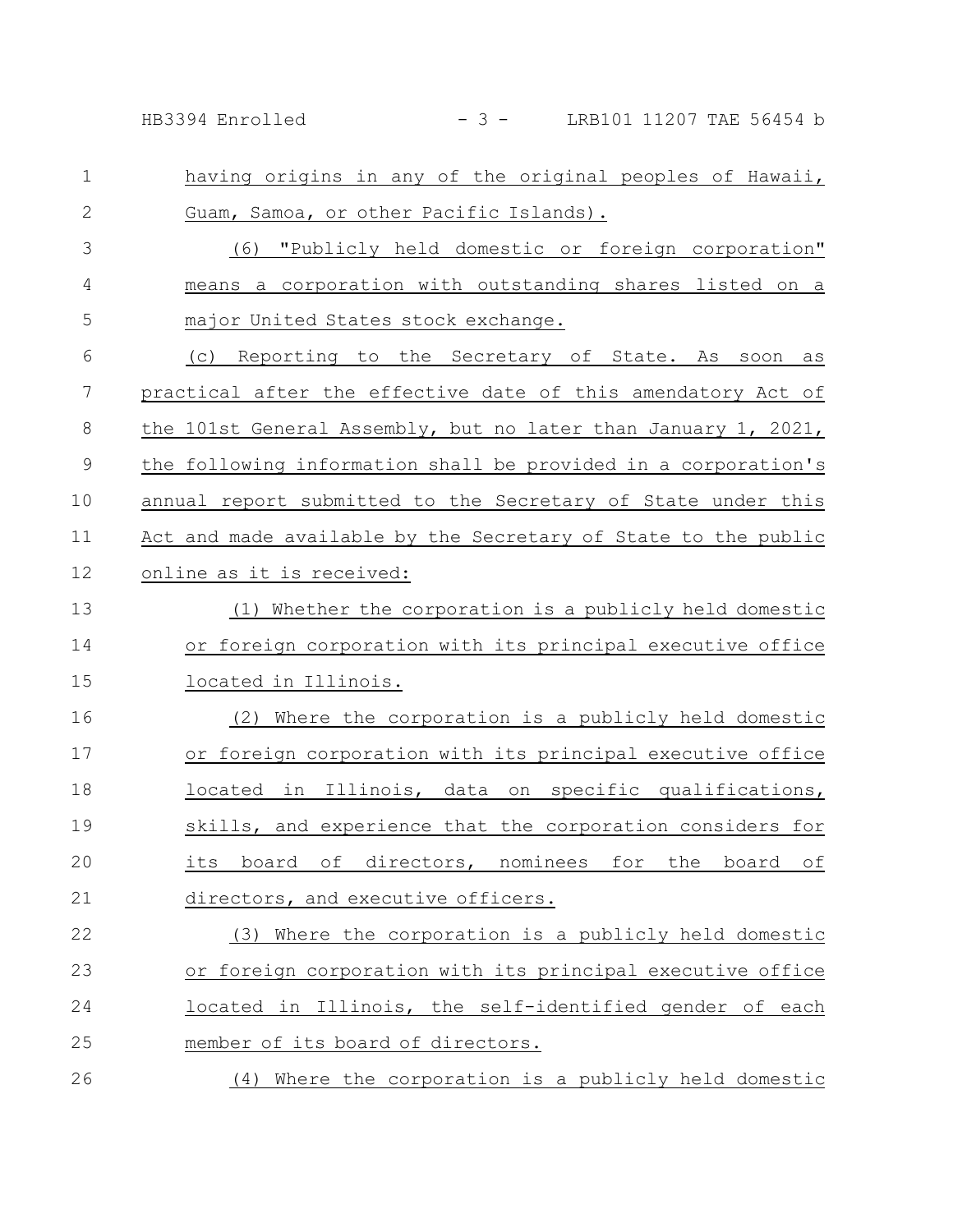HB3394 Enrolled - 4 - LRB101 11207 TAE 56454 b

or foreign corporation with its principal executive office located in Illinois, whether each member of its board of directors self-identifies as a minority person and, if so, which race or ethnicity to which the member belongs. 1 2 3 4

(5) Where the corporation is a publicly held domestic or foreign corporation with its principal executive office located in Illinois, a description of the corporation's process for identifying and evaluating nominees for the board of directors, including whether and, if so, how demographic diversity is considered. 5 6 7 8 9 10

(6) Where the corporation is a publicly held domestic or foreign corporation with its principal executive office located in Illinois, a description of the corporation's process for identifying and appointing executive officers, including whether and, if so, how demographic diversity is considered. 11 12 13 14 15 16

(7) Where the corporation is a publicly held domestic or foreign corporation with its principal executive office located in Illinois, a description of the corporation's policies and practices for promoting diversity, equity, and inclusion among its board of directors and executive officers. Information reported under this subsection shall be updated in each annual report filed with the Secretary of State 17 18 19 20 21 22 23 24

thereafter. 25

(d) Beginning no later than March 1, 2021, and every March 26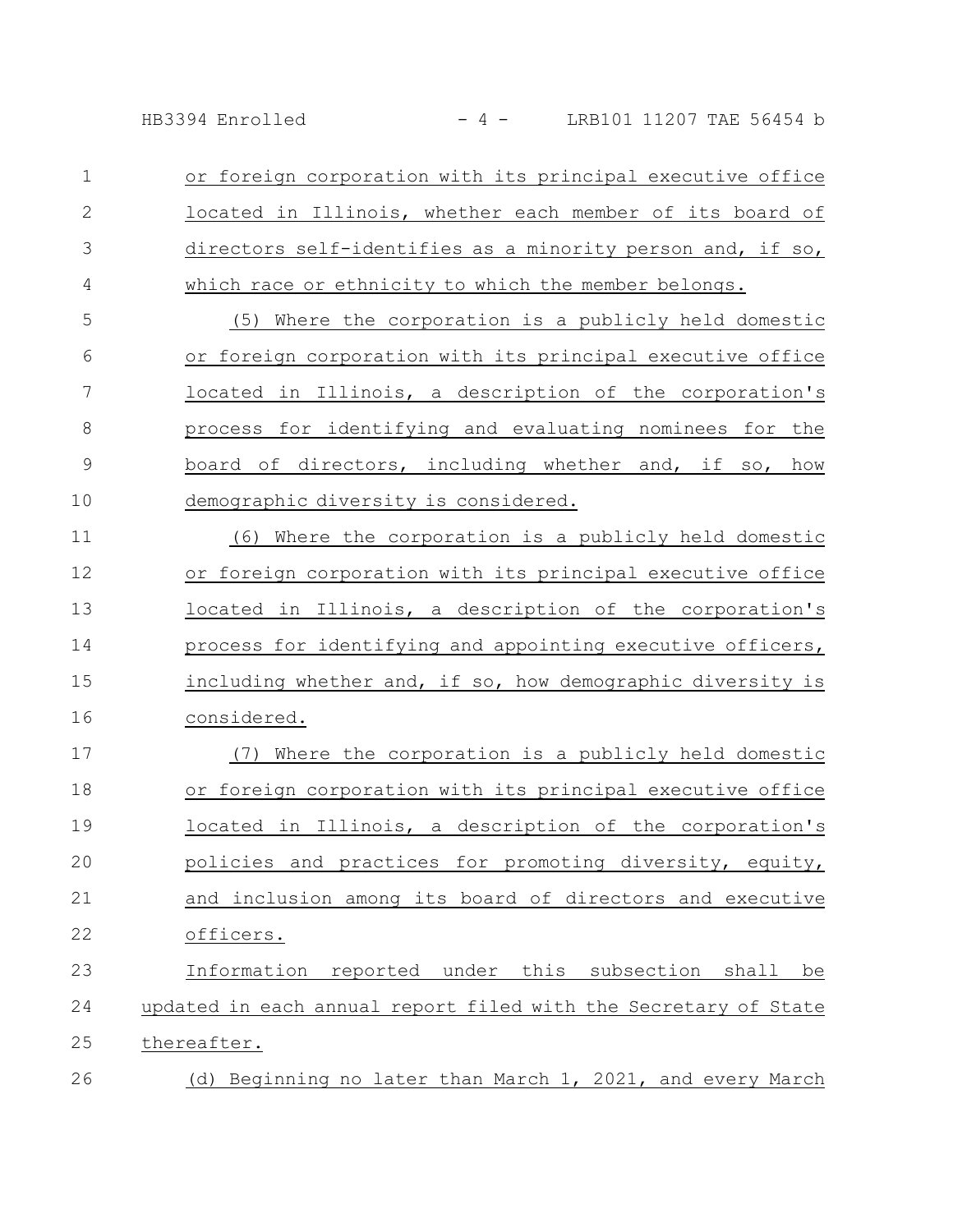HB3394 Enrolled - 5 - LRB101 11207 TAE 56454 b

| $\mathbf 1$ | 1 thereafter, the University of Illinois Systems shall review   |
|-------------|-----------------------------------------------------------------|
| 2           | the information reported and published under subsection (c) and |
| 3           | shall publish on its website a report that provides aggregate   |
| 4           | data on the demographic characteristics of the boards of        |
| 5           | directors and executive officers of corporations filing an      |
| 6           | annual report for the preceding year along with<br>an           |
| 7           | individualized rating for each corporation. The report shall    |
| 8           | also identify strategies for promoting diversity and inclusion  |
| 9           | among boards of directors and corporate executive officers.     |

(e) The University of Illinois System shall establish a rating system assessing the representation of women and minorities on corporate boards of directors of those corporations that are publicly held domestic or foreign corporations with their principal executive office located in Illinois based on the information gathered under this Section. The rating system shall consider, among other things: compliance with the demographic reporting obligations in subsection (c); the corporation's policies and practices for encouraging diversity in recruitment, board membership, and executive appointments; and the demographic diversity of board seats and executive positions. 10 11 12 13 14 15 16 17 18 19 20 21

(805 ILCS 5/14.05) (from Ch. 32, par. 14.05) 22

Sec. 14.05. Annual report of domestic or foreign corporation. Each domestic corporation organized under any general law or special act of this State authorizing the 23 24 25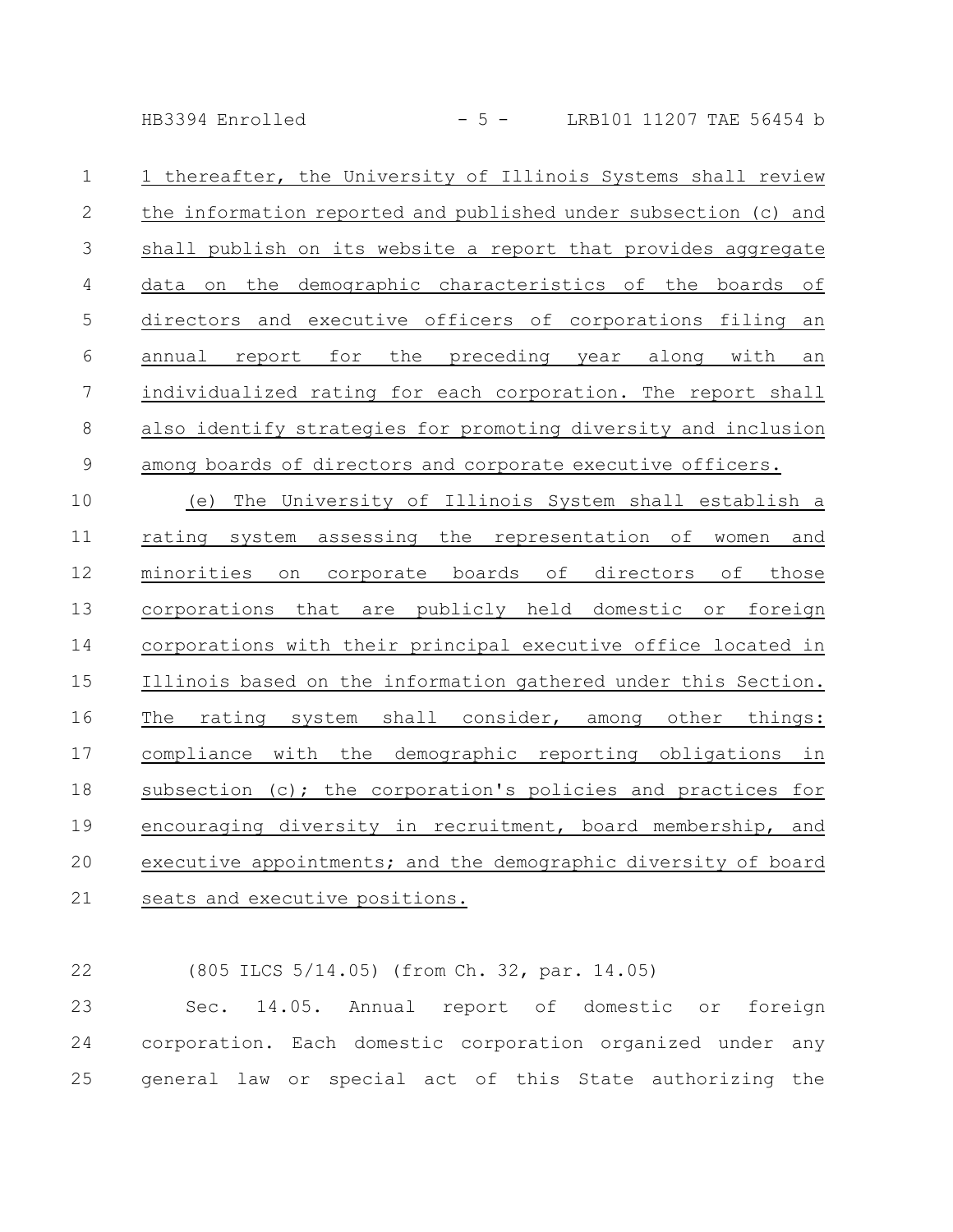$HB3394$  Enrolled  $-6 -$  LRB101 11207 TAE 56454 b

corporation to issue shares, other than homestead associations, building and loan associations, banks and insurance companies (which includes a syndicate or limited syndicate regulated under Article V 1/2 of the Illinois Insurance Code or member of a group of underwriters regulated under Article V of that Code), and each foreign corporation (except members of a group of underwriters regulated under Article V of the Illinois Insurance Code) authorized to transact business in this State, shall file, within the time prescribed by this Act, an annual report setting forth: 1 2 3 4 5 6 7 8 9 10

11

(a) The name of the corporation.

(b) The address, including street and number, or rural route number, of its registered office in this State, and the name of its registered agent at that address. 12 13 14

(c) The address, including street and number, or rural route number, of its principal office. 15 16

(d) The names and respective addresses, including street and number, or rural route number, of its directors and officers. 17 18 19

(e) A statement of the aggregate number of shares which the corporation has authority to issue, itemized by classes and series, if any, within a class. 20 21 22

(f) A statement of the aggregate number of issued shares, itemized by classes, and series, if any, within a class. 23 24 25

26

(g) A statement, expressed in dollars, of the amount of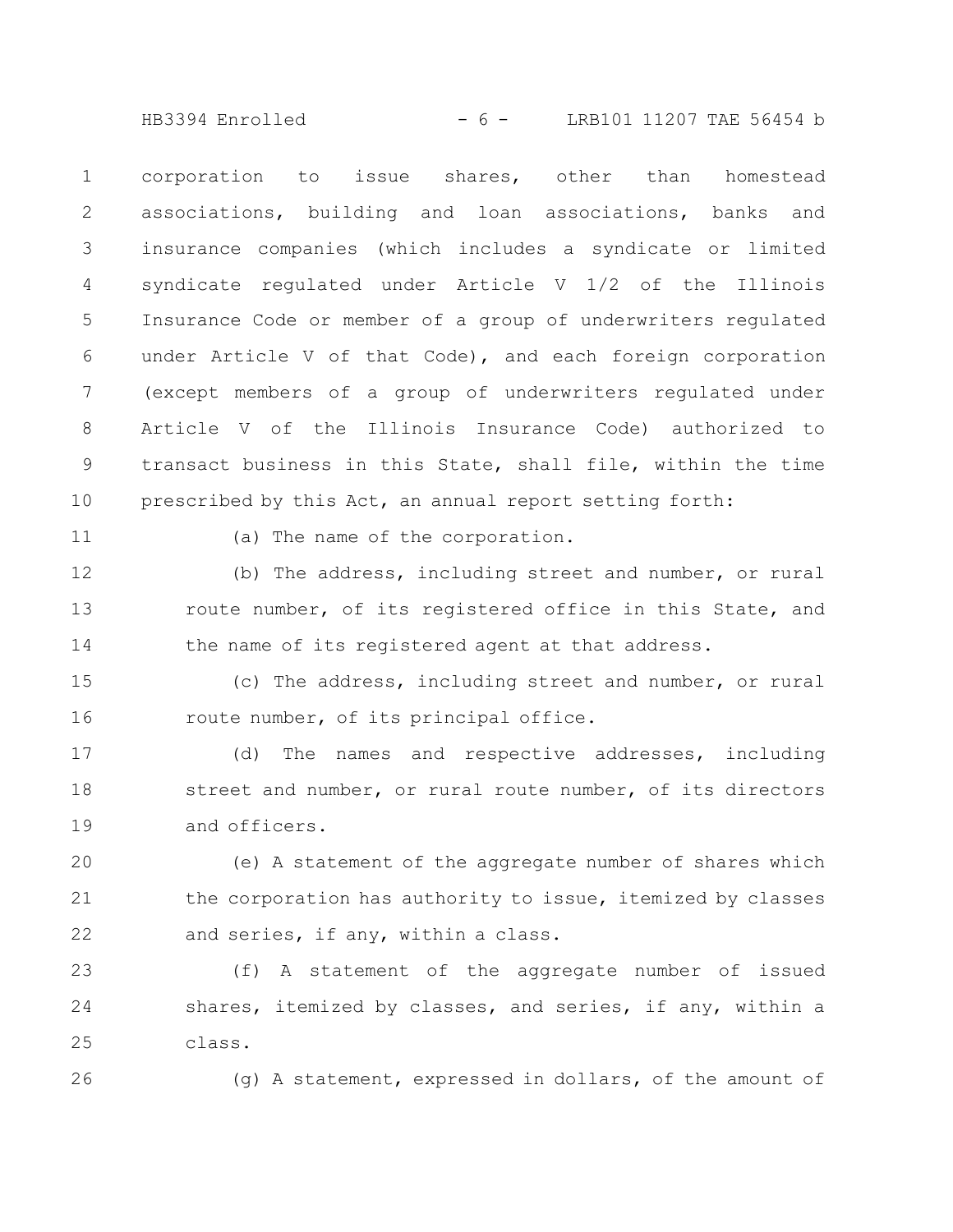HB3394 Enrolled - 7 - LRB101 11207 TAE 56454 b

1

paid-in capital of the corporation as defined in this Act.

(h) Either a statement that (1) all the property of the corporation is located in this State and all of its business is transacted at or from places of business in this State, or the corporation elects to pay the annual franchise tax on the basis of its entire paid-in capital, or (2) a statement, expressed in dollars, of the value of all the property owned by the corporation, wherever located, and the value of the property located within this State, and a statement, expressed in dollars, of the gross amount of business transacted by the corporation and the gross amount thereof transacted by the corporation at or from places of business in this State as of the close of its fiscal year on or immediately preceding the last day of the third month prior to the anniversary month or in the case of a corporation which has established an extended filing month, as of the close of its fiscal year on or immediately preceding the last day of the third month prior to the extended filing month; however, in the case of a domestic corporation that has not completed its first fiscal year, the statement with respect to property owned shall be as of the last day of the third month preceding the anniversary month and the statement with respect to business transacted shall be furnished for the period between the date of incorporation and the last day of the third month preceding the anniversary month. In the case of 2 3 4 5 6 7 8 9 10 11 12 13 14 15 16 17 18 19 20 21 22 23 24 25 26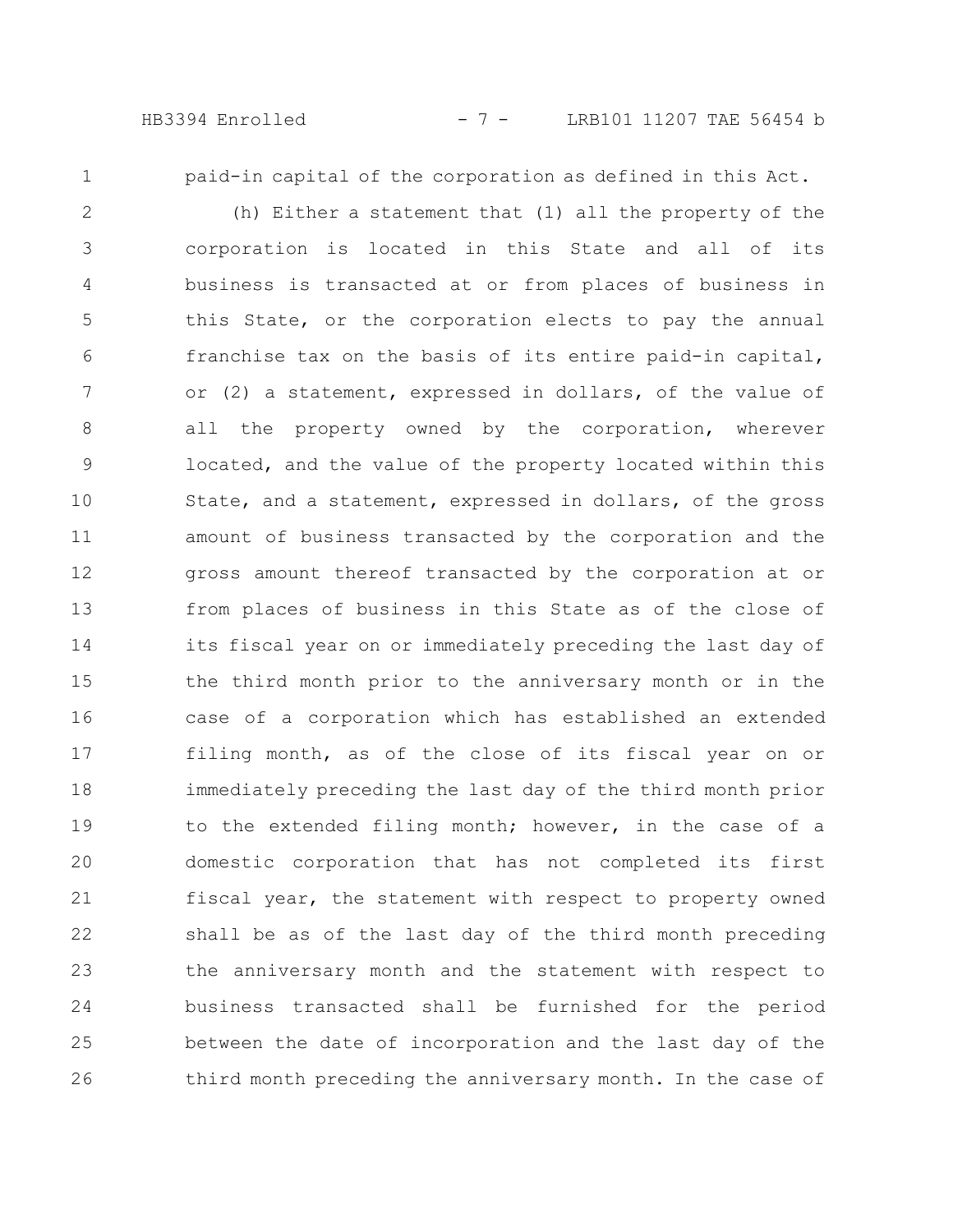HB3394 Enrolled - 8 - LRB101 11207 TAE 56454 b

a foreign corporation that has not been authorized to transact business in this State for a period of 12 months and has not commenced transacting business prior to obtaining authority, the statement with respect to property owned shall be as of the last day of the third month preceding the anniversary month and the statement with respect to business transacted shall be furnished for the period between the date of its authorization to transact business in this State and the last day of the third month preceding the anniversary month. If the data referenced in item (2) of this subsection is not completed, the franchise tax provided for in this Act shall be computed on the basis of the entire paid-in capital. 1 2 3 4 5 6 7 8 9 10 11 12 13

(i) A statement, including the basis therefor, of status as a "minority-owned business" or as a "women-owned business" as those terms are defined in the Business Enterprise for Minorities, Women, and Persons with Disabilities Act. 14 15 16 17 18

(j) Additional information as may be necessary or appropriate in order to enable the Secretary of State to administer this Act and to verify the proper amount of fees and franchise taxes payable by the corporation. 19 20 21 22

(k) A statement of whether the corporation or foreign corporation has outstanding shares listed on a major United States stock exchange and is thereby subject to the reporting requirements of Section 8.12. 23 24 25 26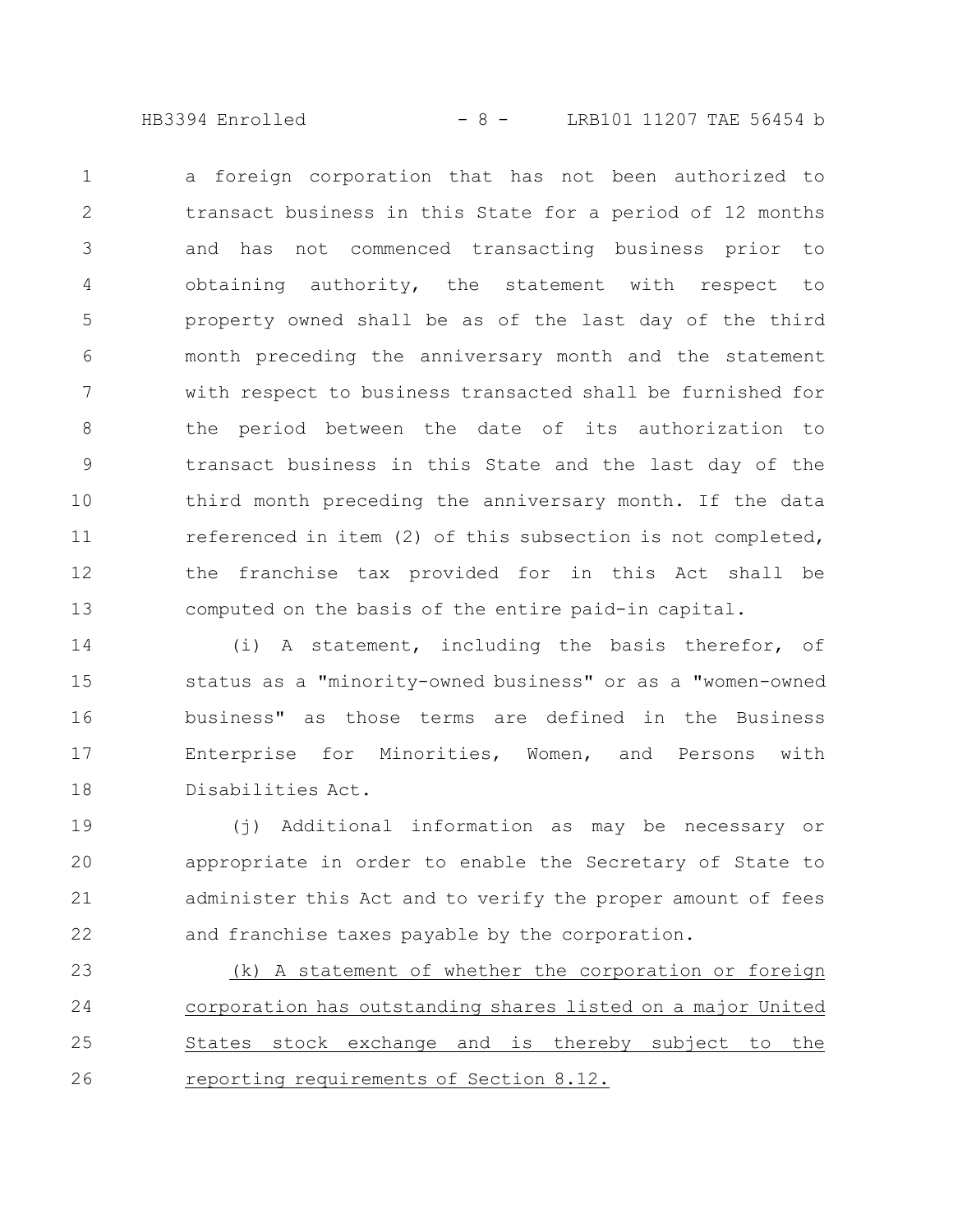## $HB3394$  Enrolled  $-9 - 100111207$  TAE 56454 b

(l) For those corporations subject to Section 8.12, a statement providing the information required under Section 8.12. 1 2 3

The annual report shall be made on forms prescribed and furnished by the Secretary of State, and the information therein required by paragraphs (a) through (d), both inclusive, of this Section, shall be given as of the date of the execution of the annual report and the information therein required by paragraphs (e), (f), and (q) of this Section shall be given as of the last day of the third month preceding the anniversary month, except that the information required by paragraphs  $(e)$ , (f), and (g) shall, in the case of a corporation which has established an extended filing month, be given in its final transition annual report and each subsequent annual report as of the close of its fiscal year on or immediately preceding the last day of the third month prior to its extended filing month. It shall be executed by the corporation by its president, a vice-president, secretary, assistant secretary, treasurer or other officer duly authorized by the board of directors of the corporation to execute those reports, and verified by him or her, or, if the corporation is in the hands of a receiver or trustee, it shall be executed on behalf of the corporation and verified by the receiver or trustee. 4 5 6 7 8 9 10 11 12 13 14 15 16 17 18 19 20 21 22 23

(Source: P.A. 100-391, eff. 8-25-17; 100-486, eff. 1-1-18; 100-863, eff. 8-14-18.) 24 25

26

Section 99. Effective date. This Act takes effect upon